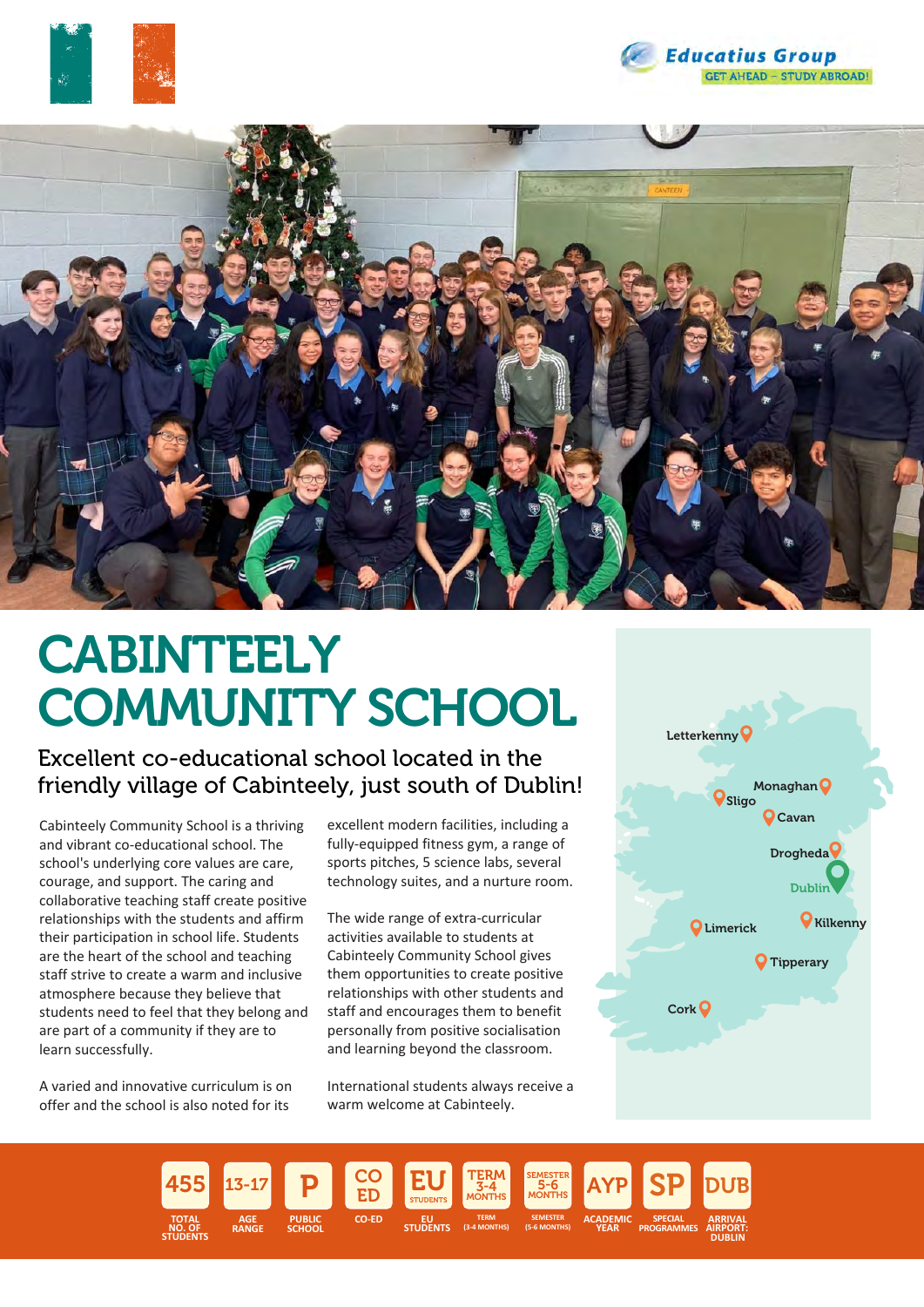

# CABINTEELY COMMUNITY SCHOOL

#### STUDY OPPORTUNITIES

Junior Cycle (Junior Certificate) Transition Year Senior Cycle (Leaving Certificate)





## SCHOOL SUBJECTS

### JUNIOR CYCLE SUBJECTS

#### **Core Subjects:**

English, Maths, History, Geography, Religious Education, Digital Media Literacy, Philosophy, Social Personal & Health Education, Civic Social & Political Education, Physical Education, Modern Language: French or Italian

**Optional Subjects:** Technical Graphics, Art, Home Economics, Business, Science, Woodwork, Metalwork, Music

### SENIOR CYCLE SUBJECTS

**Core Subjects:** English, Maths, Physical Education, Careers Guidance

#### **Optional Subjects:**

History, Geography, French, Physics, Chemistry, Biology, Computer Science, Business, Home Economics, Art, Music, Construction Studies, Engineering, Design & Communication Graphics